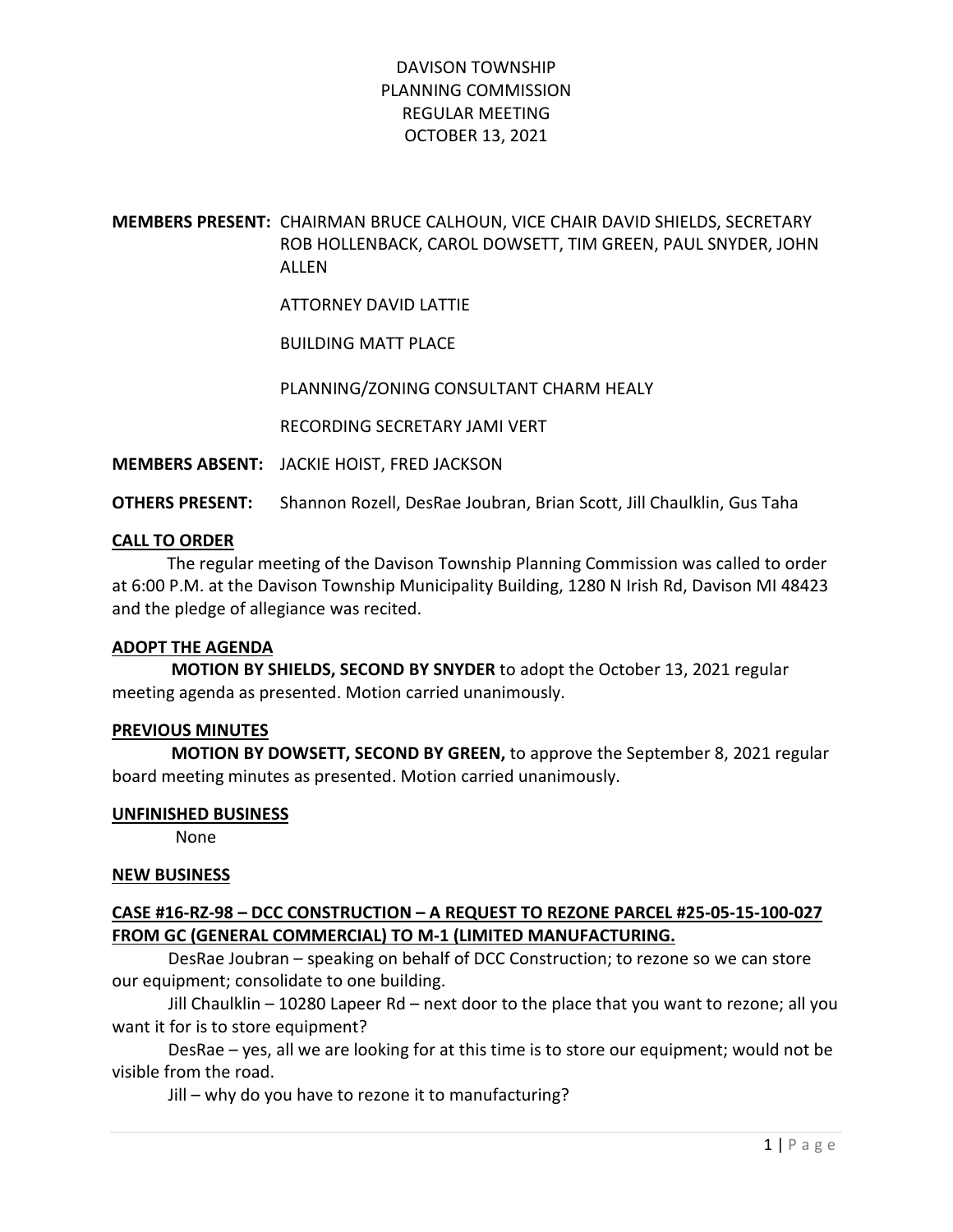DesRae – we are not allowed to store equipment on GC zoning without rezoning it to manufacturing.

Jill – as long as there is nothing else going in there.

DesRae – that is all we are looking at doing is bringing our equipment in there.

Place – DCC is requesting Case #16-RZ-98 to rezone 7.43 parcel located at 10266 Lapeer Rd; parcel #25-05-15-100-027; from GC to M-1 (Limited Manufacturing); bordered on West by MX (Mixed Use); on East by M-1; to South by I-69 and to the North by RU-1 and RM-1; future land use map suggests General Business from M-15 on the South to Old Orchard Mobile Home Park; on North side general business is shown from M-15 to Hillside Meadows; parcel is located in DDA District; Planning Department would support a recommendation for approval based on:

1. There are existing M-1 zoned parcels abutting this parcel to the East

2. A light industrial use of M-1 will not adversely affect the district

Calhoun – read a letter from Daniel and Susan from 10.4.2021 they want to express their concerns to rezone the current property; rezoning to M-1 is not a good use; we bought our home over 19 years ago and would never have bought in a manufacturing community; hope that the Planning Commission would leave this parcel as is.

Snyder – how much equipment will be stored back there; will it disrupt the neighbors?

 DesRae – it will be stored there; will not be going in and out on a regular basis; taken offsite and when project is finished bring it back; taken out early morning or early evening; will come in for maintenance.

Snyder – what type of equipment?

DesRae – all of our construction equipment.

Dowsett – if they want to expand on at a later date, they have to come in front of us

again?

Calhoun – yes; if they want to expand.

 Healy – and possibly get a special use permit depending on what they want to do. Calhoun - under this rezoning can we limit this to just equipment? Place – no.

 Calhoun – once it is rezoned it stays that way; it was zoned manufacturing when? Place – years ago before Genesis Technologies and they rezoned it to GC for their

business.

Shields – why would they have rezoned it for their business?

Place – they were just doing offices there.

Hollenback – are there any other M-1's on this side?

Place – M-1 goes all the way to the mobile home park.

Calhoun – what does it show on the map?

Place – M-1.

Calhoun – it shows M-1, okay.

Board is looking over the maps.

Hollenback – what is an example that can go into M-1?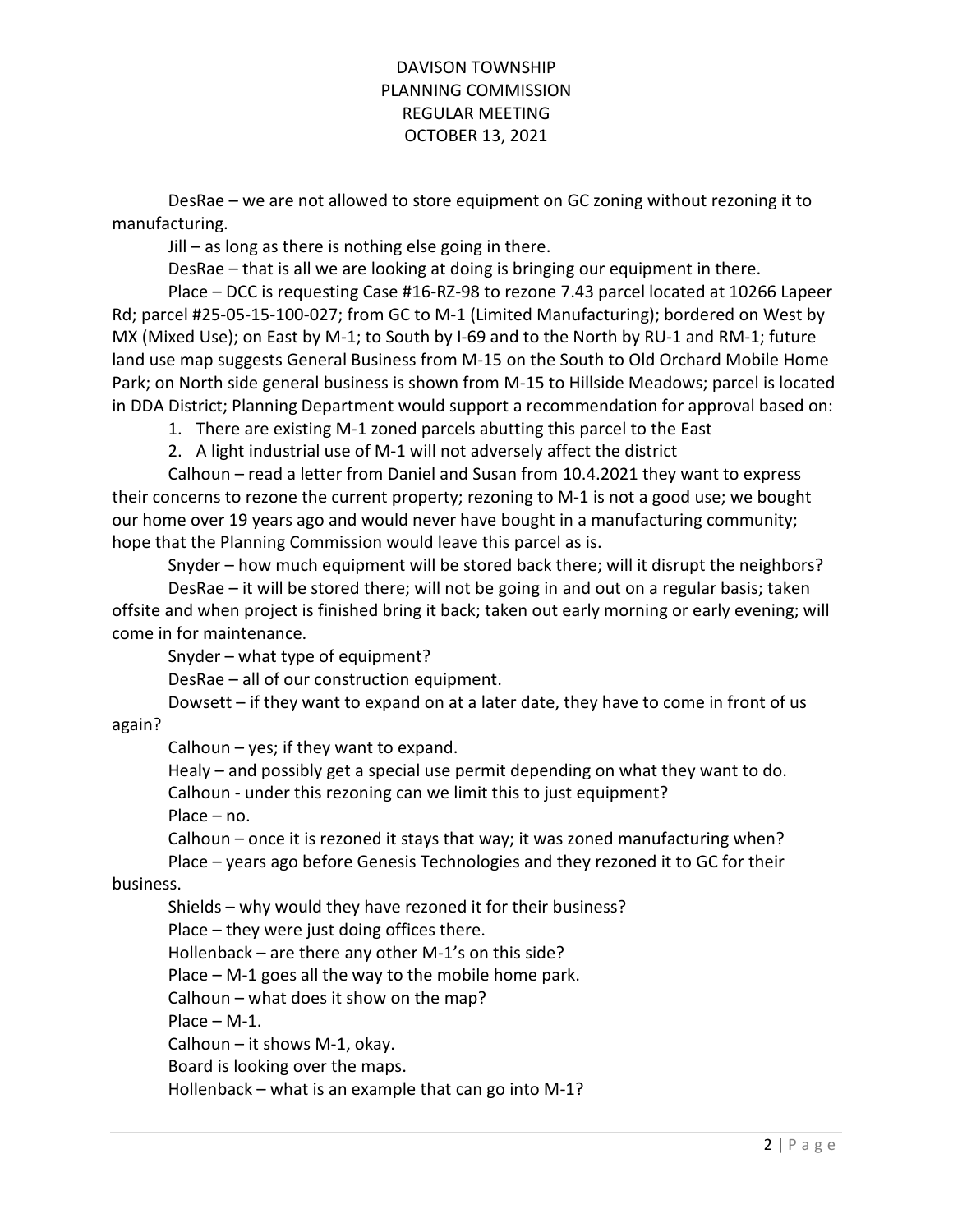Place – bake sale goods; clothing; business use; distribution centers; pharmaceutical's; repair garages; retail; lumber yards; light manufacturing use; all kinds of uses.

Green – are they planning on putting in additional driveway?

 DesRae – no, we are using the same driveway; there will not be a second driveway. Hollenback – will there be a fence to secure it?

 DesRae – you will not be able to see it from the road; it will be in the wooded area; and will be fenced in.

 Place – there will be a site plan change that will be brought back up in front of this board.

 Calhoun – on one more note they are located next to my subdivision and I have yet to hear them come and go at all.

MOTION BY HOLLENBACK, SECOND BY DOWSETT to approve recommendation for approval of CASE #16-RZ-98 – Rezone Parcel #25-05-15-100-027 from GC (General Commercial) to M-1 (Limited Manufacturing). Motion carried unanimously.

#### CASE #16-SP-2021-7 – PROPOSED CONCEPTUAL SITE PLAN REVIEW FOR A PUD DEVELOPMENT ON MAIN GATE DRIVE (ACROSS FROM TOWNSHIP OFFICES).

 Brian Scott – 9797 Reese Rd Clarkston, MI – want to build duplex across from township building and the back piece towards the end of the property.

 Healy – may have not given you the floor plan as this is a formality for the PUD; you have to review overall content; they will finish site plan and bring it back.

Calhoun – so we are just reviewing the PUD?

Healy – yes

Place – this is the conceptual site plan for Irish Manor Condominiums; parcels A, F and G on Main Gate Drive; Case #16-SP-2021-7; parcel ID #25-05-07-400-025, 030 and 031; 58.83 acres; current zone is RU-1; current land use vacant;; future land use is MX; back on August 31, 2006 a PUD agreement was signed and recorded for 99.98 acres called Lions Gate; from 2006- 2016 only a portion of the PUD agreement was constructed; on December 19, 2016 parcels A, F and G were reverted back to the Davison Township through tax sale; on August 10, 2021 Zoning Board of Appeals granted the variance; Irish Manor is 78 unit attached condominium development; there will be 2 phases; 26 units in phase 1; 52 in phase 2; for landscaping a tenfoot green belt buffer is required; natural vegetation could be used as a buffer in some areas; all streets will have a 5-foot paved sidewalk; open space requirement is 30% they proposed 69.5%; parcel G is proposed to have walking paths 5 foot-wide; dog park area; garden area; trash receptacles and benches; open are will remain in their natural state; Building and Planning Department would support a recommendation of approval based on the following:

- 1. Site plan complies with requirements of the Davison Zoning Ordinance per section 702.14.1 PUD conceptual plan
- 2. Site plan meets the requirements of the Zoning District in which it is located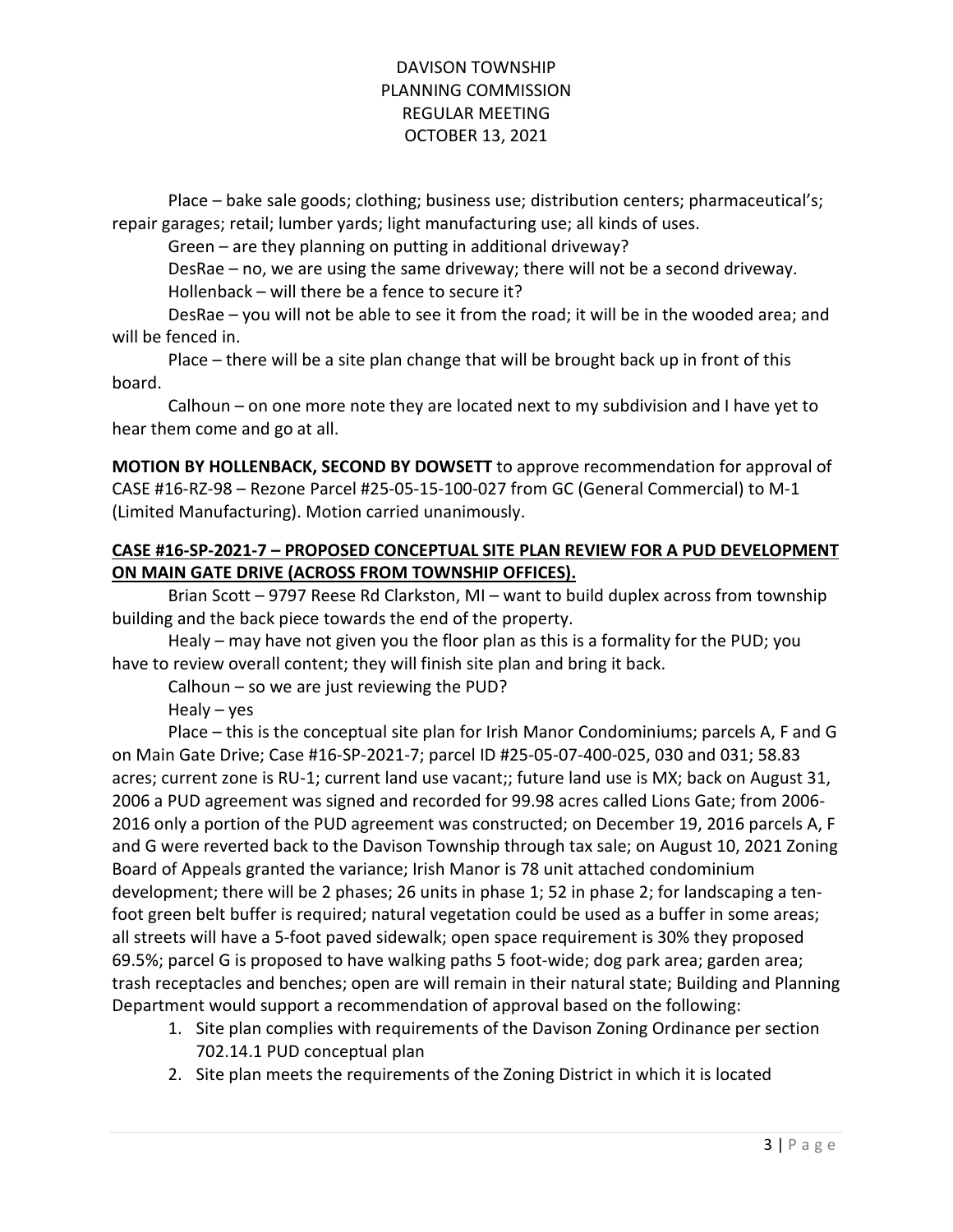3. Approval of this conceptual site plan gives direction to the applicants to produce the preliminary condominium drawings and PUD agreement to present to the Planning Commission at a future meeting

Dowsett – are they going to be rentals? Brian – rentals, yes. Calhoun – cost for rentals? Brian - \$1400-\$1600/month; 3275 square-foot; all ranches; slab concrete; 2 car garages. Calhoun – are these private roads going in there? Place – yes. Calhoun – on the ponds are they designed to hold water or are they just going to be drained in and out?

 Engineer – there might be stuff that we want to do. Calhoun – is this your first project?

Brian – no, I own a couple others like this.

Calhoun – if it is a maintained pond, it will look good with the landscaping.

MOTION BY HOLLENBACK, SECOND BY SHIELDS to approve a recommendation of Case #16-SP-2021-7 – Proposed conceptual site plan review for a PUD Development on Main Gate Drive (Across from Township Offices). Motion carried unanimously.

# CASE #16-RZ-97 – SHANNON ROZELL – A REQUEST TO REZONE PARCEL #25-05-29-100-002 - FROM GC (GENERAL COMMERCIAL) TO RU-1 (RESIDENTIAL URBAN).

 Shannon Rozell – 8060 E. Atherton Rd Davison, MI – we purchased it for storage; we restore old things; can't spend the night because it is zoned commercial; can't have a bathroom in it; it has to be treated like a business; we want to live here and be snowbirds; RU-1 would have to build a small home; 1080 square-foot; picked a beautiful design of a home; just looking at getting it rezoned so we can move in there.

 Place – Shannon Rozell, owner of 8060 E. Atherton Rd; Case #16-RZ-97 wants to rezone .69 of an acre from GC to RU-1; property has 100 feet of frontage and is 300 feet deep; prior owner built the existing 4608 square foot pole barn; this is a conforming parcel in a GC Zoning District; by rezoning this parcel to RU-1 it will render this parcel nonconforming; Planning Department would recommend support of denial based on the following, these sections of the Davison Township Ordinance will be violated if this rezoning is approved:

- 1. Sec. 1705.7 no accessory building is allowed on parcels without a dwelling unit
- 2. Sec. 1705.3e. accessory buildings cannot exceed 864 square feet on 1 acre or less
- 3. Sec. 1705.6 no detached accessory building having less than 3 aces shall exceed (15) feet in mean roof height

Please make your motion in a form of a recommendation to the Township Board. Shields – is there room to build a 1000 square foot building? Place – it is possible.

Calhoun – if the house is built, would it still be non-conforming?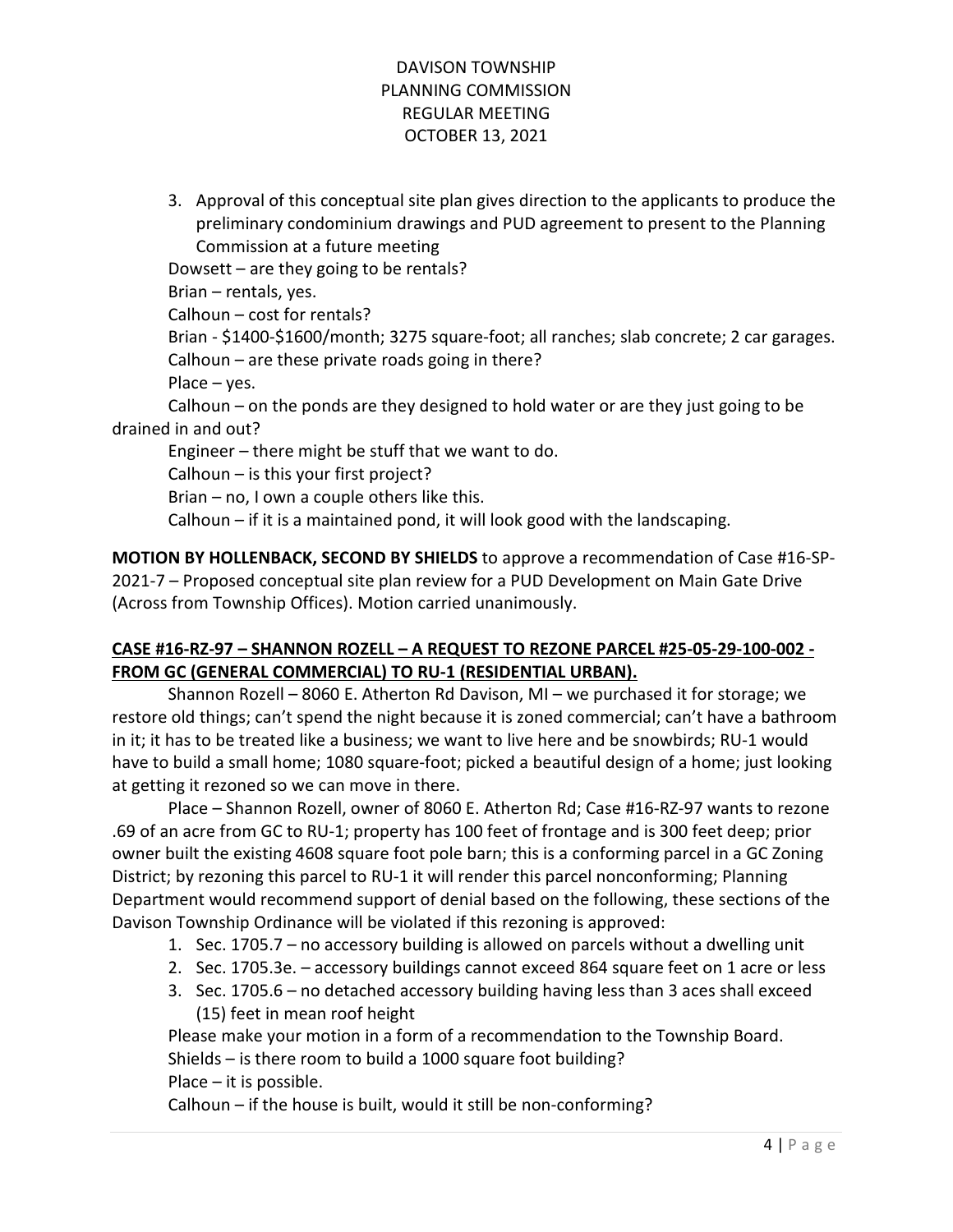Place – yes, correct.

Calhoun – what was the structure used for before?

Place – oil company used as storage.

Calhoun – do you own the property next to this?

Shannon – no, the land next to this is vacant; the house on the other side is a friend.

Calhoun – house built just like this off Atlas Rd down towards Perry.

Place – that is Atlas Township; I would not go that far down.

Hollenback – the house can be built, but still a violation?

Place – yes, correct if it is rezoned to RU-1; cannot build a house on Commercial.

Calhoun -can't go against Zoning; but I see both sides.

Hollenback – my problem is if we change it and they don't build a house we cannot change it back.

Shannon – can that be a stipulation?

 Lattie – you can have the opportunity to make a conditional offer for rezoning; to have a house built there in a certain amount of time; you still have two conflicts: size and height.

Place – one is size and one is height.

 Calhoun – not changing the height and size; we are allowing a house to be built around the use of the structure; don't see any problems with that; see from the Township that we approve something that is not allowed in the Township; working backwards not forward, I think we are not setting a precedence for someone else coming in.

Lattie – understand what you are thinking; makes sense; this is a reverse situation.

Calhoun – Matt and Charm, you don't want anyone else coming in and trying to do this.

Place – that is correct; basically, this is on you the Board.

Calhoun – I don't have a problem with it; it won't hurt the property.

Snyder – can they attach the house to the pole barn?

Shannon – we could do that if it helps; was told no because of the fire wall.

Calhoun – what if you converted the barn to a house?

Shannon – we didn't think that was an option, we thought about it.

 Place – be careful with that; you could create problems later with subdivisions; the garage area will dwarf the size of the house.

Calhoun – looking at about 1000 square foot home; it does offset that.

Place – I can see the stand alone home.

Allen – is the lot next to you available?

Shannon – we have tried to get a hold of the owner of the vacant lot.

 Hollenback – we could put a condition on it that the house has to be built within a certain amount of time.

 Lattie – you wouldn't do that; the owners would say they would put a stipulation on it and offer it to the Board.

Calhoun – put the conditions on it.

Lattie – is that okay with you (Shannon); you have 1 year to finish.

Shannon – yes.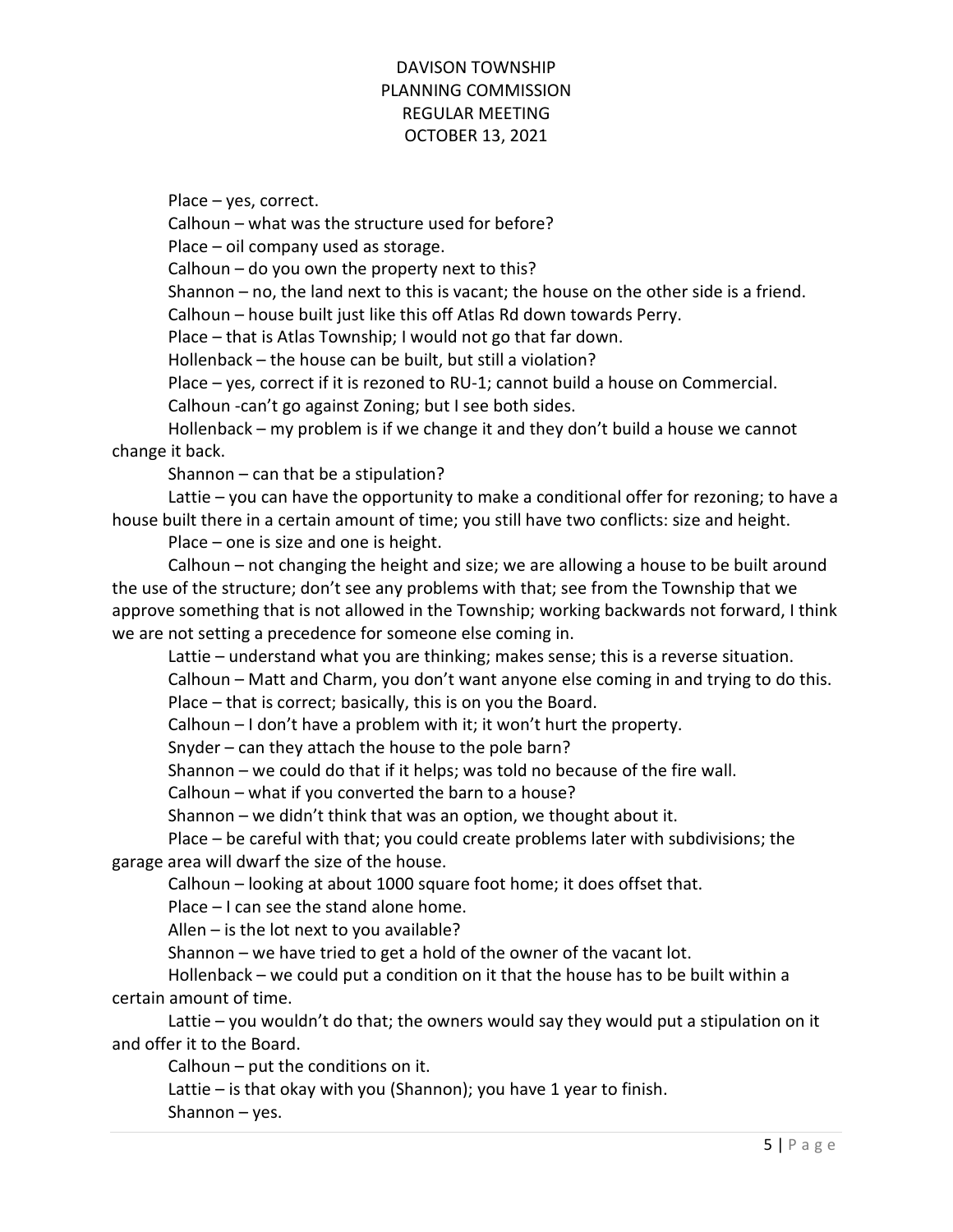Place – once the permit is issued, you only have a year.

 Calhoun – I'm not going to make a motion; put in the minutes that this is a reverse of what we typically allow in the Township; don't want anyone coming in down the road later and wanting to do this; if we make a motion to approve, not saying the maker of the motion has to do it, but stipulate it is for this lot only because it exist now and not for future developers.

Dowsett – so if said that detached should exceed 15 feet.

 Place – the sidewalls currently stand at 16 feet; 14 feet but it has 4 12 pitch which puts it over 15 feet.

Dowsett – because of the peaked roof it exceeds the height?

 Shields – just questioning on whether there are any other options; going against what should be done.

Calhoun – not making it worse.

Shields – that I understand; we don't want to set a precedence.

Calhoun – no because we are going backward.

Snyder – limited on what could we could do there.

 Calhoun – how it affects the neighbors; see it be residential use even if it is nonconforming.

MOTION BY HOLLENBACK, SECOND BY SNYDER to approve recommendation to request to rezone Parcel #25-05-29-100-002 – from GC (General Commercial) to RU-1 (Residential Urban) with the condition set by the land owners that they start building in the year and be done in that same year once the permit is pulled. Motion carried 6 to 1.

Lattie  $-$  can you abide by that?

Shannon – yes.

Lattie – need it in writing.

### CASE #16-SCU-2021-7 – SPECIAL CONDITION USE FOR DAIRY QUEEN AT THE NW CORNER OF LAPEER AND IRISH ROADS.

 Gus Taha – 848 Dover Dearborn Heights, MI – partners looking to start up Dairy Queen. Place – Case #16-SCU-2021-7; Dairy Queen; Parcel ID #25-05-18-200-017; 1.63 acres;

zoning is GC; land use is GC; future land use is General Business; requesting special condition use for a drive-thru; section 1302.8 of the Davison Township Zoning Ordinance;

Building/Planning Department would support recommendation of approval of this Special Condition Use based on the following:

- 1. Drawing submitted and reviewed by the staff reflect the requirements set forth in the Davison Township Zoning Ordinance for the Special Condition Use permit
- 2. Type of use will be harmonious and in good character with the surrounding land uses in the GC District in which it is located
- Calhoun is the patio included in the SCU?

Healy – no.

MOTION BY GREEN, SECOND BY DOWSETT to approve recommendation of the Special Condition Use Permit at the NW corner of Lapeer and Irish Roads. Motion carried unanimously.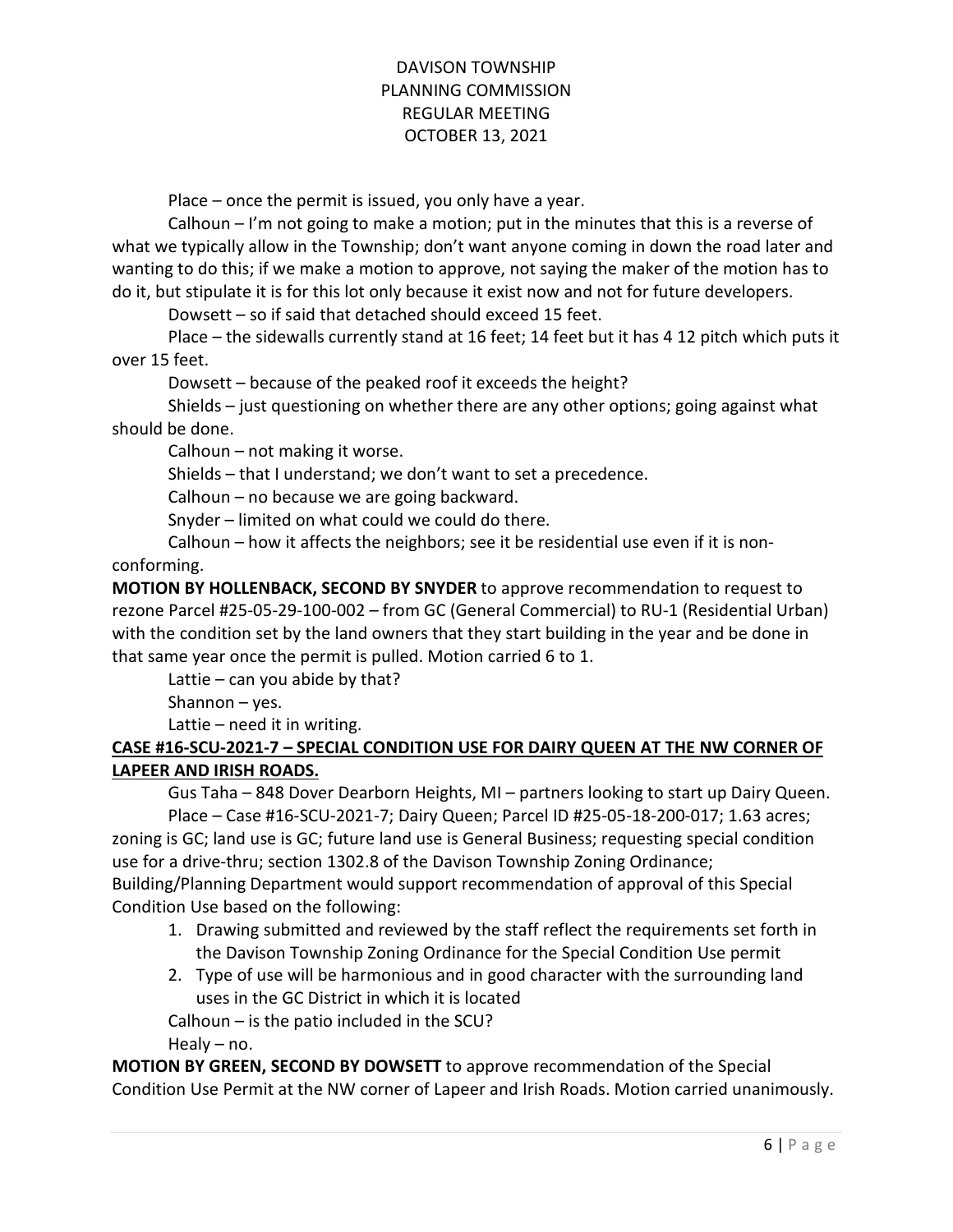### CASE #16-SP-2021-8 – PROPOSED SITE PLAN FOR DAIRY QUEEN AT THE NW CORNER OF LAPEER AND IRISH ROADS.

 Place – applicant is requesting a conceptual site plan for Dairy Queen; NW corner of Lapeer and Irish Road; Parcel #25-05-18-200-017; 1.63 acres; phase one will be site of 2663 square foot of Dairy Queen Grill and Chill with 800 square foot patio with seating capacity for 66 persons; access will be Irish Place Way and Irish Circle; parking required 48 spaces, provided 50 spaces; landscaping screen with a berm along Irish Road and screening along Lapeer Road with trees and bushes; signage is approved but will need required separate permit; lighting is contained at the property lines; dumpster meets requirements; open space requires 30%, provided 40%; Fire Chief reviewed and approved plan; Building/Planning Department would support a recommendation of approval of this conceptual site plan based on the following:

- 1. Conceptual site plan contains the information required by Zoning Ordinance based on type of use proposed and is permitted in the General Commercial Zoning District
- 2. Upon approval by the Planning Commission the applicants may proceed with the preparation of the engineered drawings for the Genesee County Agencies

Calhoun – on dumpster enclosure what type of masonry?

Engineer – 8-inch block with veneer.

Calhoun – typically match the building; don't want smooth face.

Place – split face block.

Calhoun – recommend you match dumpsters on the other side; height of the parapets; they slope.

Engineer – metal panel will actually be high enough to screen.

Calhoun – section sheet 8 2.0 on the elevation shows roof top protruding.

Engineer – we would put screening on for that.

Calhoun – any stipulation for cooler outside?

Healy – we want them screened.

Calhoun – coolers will have to have a screen around them, or put them inside; where is the ornamental fence going?

Place – around the patio.

Calhoun – stacking; do we adhere to stacking?

Healy  $-$  yes, it is about the timing.

MOTION BY HOLLENBACK, SECOND BY SNYDER to approve recommendation of the proposed site plan for Dairy Queen at the NW corner of Lapeer and Irish Road with the adding screen to the in walk-in coolers; match dumpsters to existing dumpsters and additional screen at the west and north sides of the parapet. Motion carried unanimously.

#### PUBLIC COMMENT

Public comment period was opened up at 7:00 P.M. Public comment period closed at 7:00 P.M.

#### INFORMATIONAL ITEMS

Allen – can we have these emailed to us instead of delivered?